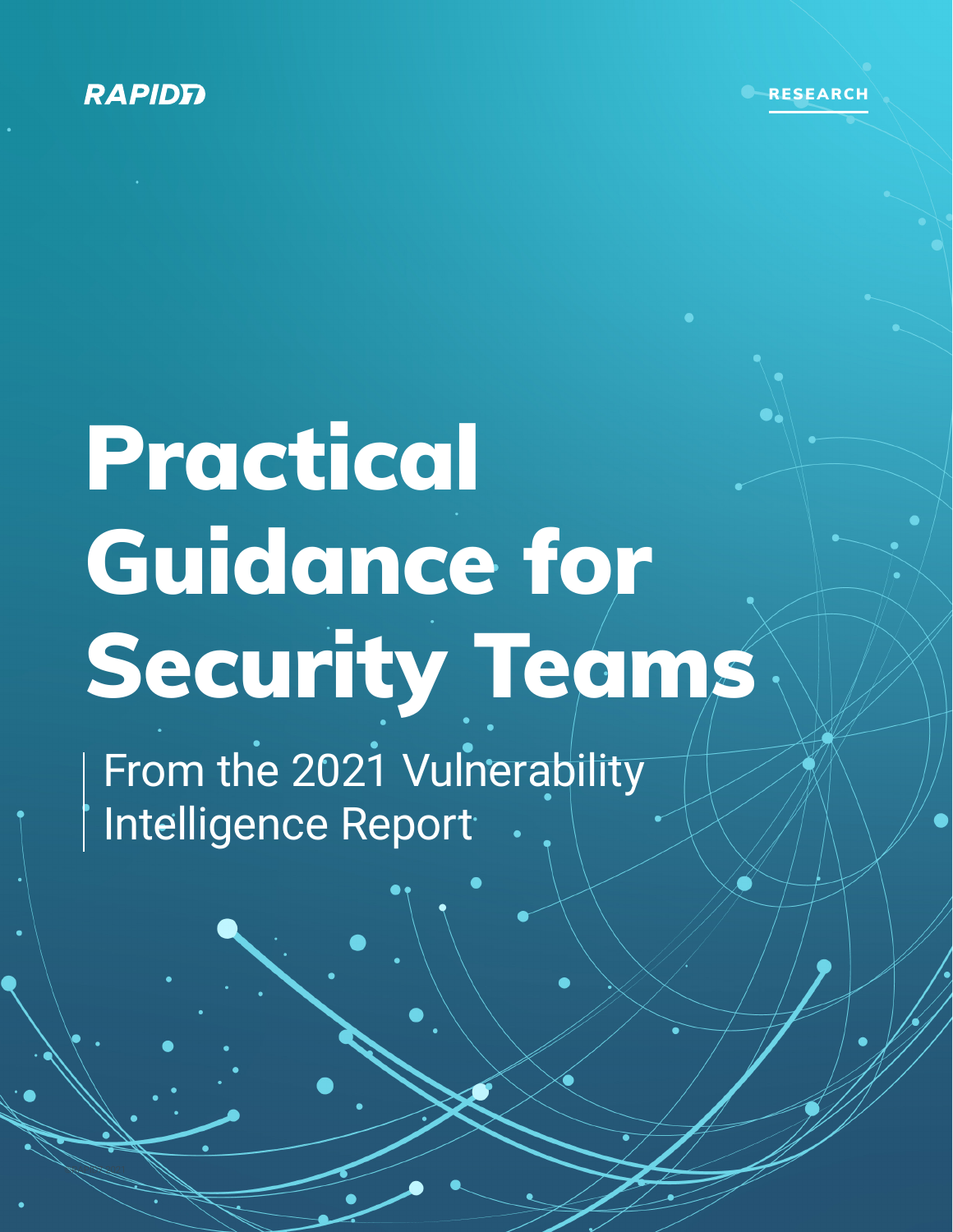Despite patchy vendor guidance for some vulnerabilities in this **[report](https://www.rapid7.com/products/insightvm/vulnerability-report-hub-page/)**, the tried-and-true pieces of guidance in this section can afford security teams time and assist them in identifying suspicious or malicious activity. Though each security program even those within the same organization—has different maturity and capability, these steps are battle-tested to make compromising organizations as hard as possible for attackers.

Rapid7 researchers publish analysis for high-priority vulnerabilities in Rapid7's community vulnerability assessment platform, AttackerKB. These analyses often include sample proof-of-concept code and indicators of compromise in addition to exploitation timelines and attack chain analysis. Those who wish to subscribe to notifications for formal Rapid7 analysis in AttackerKB can **[create a free account](https://attackerkb.com/login)**. Blogs on emergent threats are published **[here](https://www.rapid7.com/blog/tag/emergent-threat-response/)**.

## Get good at the basics of vulnerability management.

Robust **[vulnerability management](https://www.rapid7.com/fundamentals/vulnerability-management-and-scanning/)** is the foundation of any successful IT security program. Without the proactive discipline of vulnerability management and strong **[routine](https://www.rapid7.com/fundamentals/patch-management/) [patch management](https://www.rapid7.com/fundamentals/patch-management/)** practices developed during days of relative calm, it is nearly impossible to up-level to effective emergency patching in times of crisis. Incident response measures in the absence of proactive vulnerability management are also likely to be frenetic firefighting that is reactive and ineffective.

Within vulnerability management, asset inventory and patch management are foundational activities to get right. Good asset visibility is essential to many aspects of IT management. It's difficult to act quickly and decisively in a crisis if you don't know which technologies are present in your environment or where they live in your tech stack. Identify and catalog your critical and exposed systems, including security boundary devices, internet-facing load balancers, devops tooling and pipeline solutions, and virtualization infrastructure. For more fundamentals, read Rapid7's guidance on **[security program basics](https://www.rapid7.com/fundamentals/security-program-basics/)**.

# Limit and monitor your internetfacing attack surface area.

Understanding attack surface area and critical network entry points saves time when severe vulnerabilities surface in internet-facing technologies. Exploitation of many of the CVEs in this report—including some of those exploited in zero-day attacks—can be slowed down by limiting internet exposure of critical applications and management interfaces. Pay particular attention to security gateway products such as VPNs and firewalls, as well as anything else that's exposed by common practice or necessity. **[CVE-2021-22893](https://attackerkb.com/topics/PqQGYGwWdM/cve-2021-22893/rapid7-analysis?referrer=2021VIR)** and **[CVE-2021-20016](https://attackerkb.com/topics/BFh8B71dfn/sonicwall-sma-100-series-10-x-firmware-zero-day-vulnerability/rapid7-analysis?referrer=2021VIR)** are noteworthy examples.

Management and administrative interfaces should never be exposed to the public internet. The same goes for domain controllers and any other assets that organizations would not want an external attacker to be able to probe, such as IoT devices unwittingly exposed online. Audit internet-exposed attack surface area regularly, including via external penetration tests, if possible.

Ensuring that (preferably aggregated) logging is set up across networks and hosts will save some time during active threat events. There are several community-driven signature repositories and low-cost rulesets that can give security teams at least basic visibility into potential intrusions in their environments, along with a plethora of commercial solutions. Knowing ahead of time what kind of visibility you have into suspicious events will drive faster and more effective responses during critical situations.

# Harden critical systems.

Harden **[critical products](https://docs.vmware.com/en/VMware-vSphere/7.0/com.vmware.vsphere.security.doc/GUID-412EF981-D4F1-430B-9D09-A4679C2D04E7.html)** against low-skill and opportunistic attacks. Your virtualization and network infrastructure solutions should be isolated not only from the internet, but from as many internal systems as possible. Make it difficult for attackers to get to the applications that are central to the management of your network and operations.

While it may seem basic, hardening includes ensuring you've changed all default and administrative passwords in technology you implement to be complex and nonstandard. Software and solutions you rely on in your environment may have undocumented service or administrative users—though we hope none of these have **[hard-coded passwords](https://attackerkb.com/topics/FJI292KsKw/cve-2020-29583-zyxel-usg-hard-coded-admin-creds/rapid7-analysis?referrer=2021VIR)**. Thorough review and segmentation will slow down attackers. Implement multifactor authentication (MFA) and monitor authentication events for remote logins.

# Define both a regular patching cycle and emergency zero-day patching procedures.

The window for effective patching has decreased in the past two years. Fifty-percent of the vulnerabilities in this report were exploited within seven days of disclosure. It is essential that organizations have emergency patching procedures and incident response playbooks in place in addition to a clearly defined, regular patch cycle that prioritizes actively and widely exploited CVEs. Without an understood, standardized mechanism for driving aligned emergency action, you're at much higher risk from these increasingly frequent events.